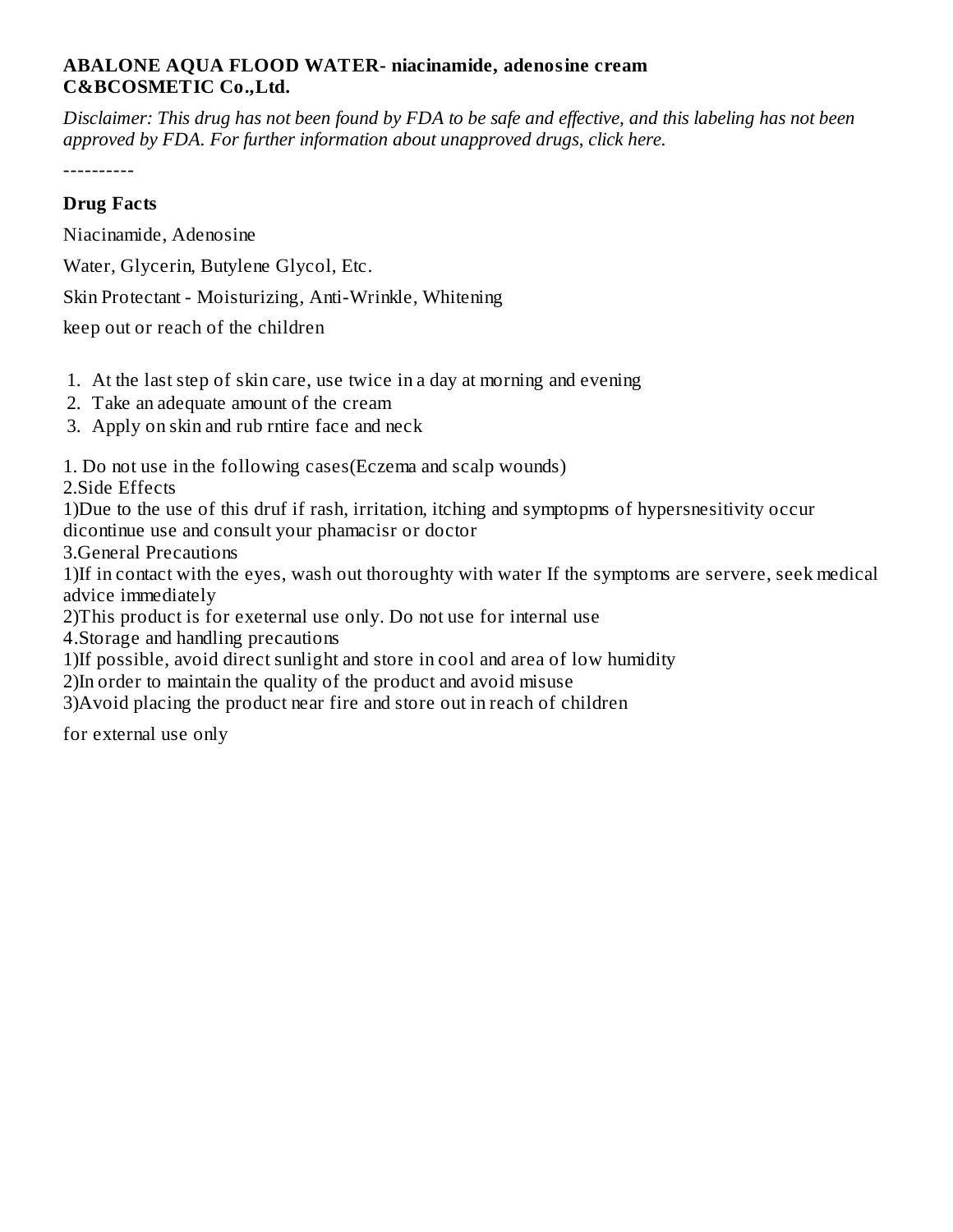

| <b>ABALONE AQUA FLOOD WATER</b><br>niacinamide, adenosine cream  |                |                    |                          |  |                    |  |  |  |
|------------------------------------------------------------------|----------------|--------------------|--------------------------|--|--------------------|--|--|--|
|                                                                  |                |                    |                          |  |                    |  |  |  |
| <b>Product Information</b>                                       |                |                    |                          |  |                    |  |  |  |
| <b>Product Type</b>                                              | HUMAN OTC DRUG | Item Code (Source) |                          |  | NDC:60611-0011     |  |  |  |
| <b>Route of Administration</b>                                   | <b>TOPICAL</b> |                    |                          |  |                    |  |  |  |
|                                                                  |                |                    |                          |  |                    |  |  |  |
|                                                                  |                |                    |                          |  |                    |  |  |  |
| <b>Active Ingredient/Active Moiety</b>                           |                |                    |                          |  |                    |  |  |  |
| <b>Ingredient Name</b>                                           |                |                    | <b>Basis of Strength</b> |  | Strength           |  |  |  |
| NIACINAMIDE (UNII: 25X51I8 RD4) (NIACINAMIDE - UNII:25X51I8 RD4) |                |                    | <b>NIACINAMIDE</b>       |  | 2 g in 100 mL      |  |  |  |
| ADENO SINE (UNII: K72T3FS567) (ADENOSINE - UNII:K72T3FS567)      |                |                    | <b>ADENOSINE</b>         |  | $0.04 g$ in 100 mL |  |  |  |
|                                                                  |                |                    |                          |  |                    |  |  |  |
| <b>Inactive Ingredients</b>                                      |                |                    |                          |  |                    |  |  |  |
| <b>Ingredient Name</b>                                           |                |                    |                          |  | Strength           |  |  |  |
| WATER (UNII: 059 QF0 KO0 R)                                      |                |                    |                          |  |                    |  |  |  |
| <b>GLYCERIN</b> (UNII: PDC6A3C0OX)                               |                |                    |                          |  |                    |  |  |  |
|                                                                  |                |                    |                          |  |                    |  |  |  |